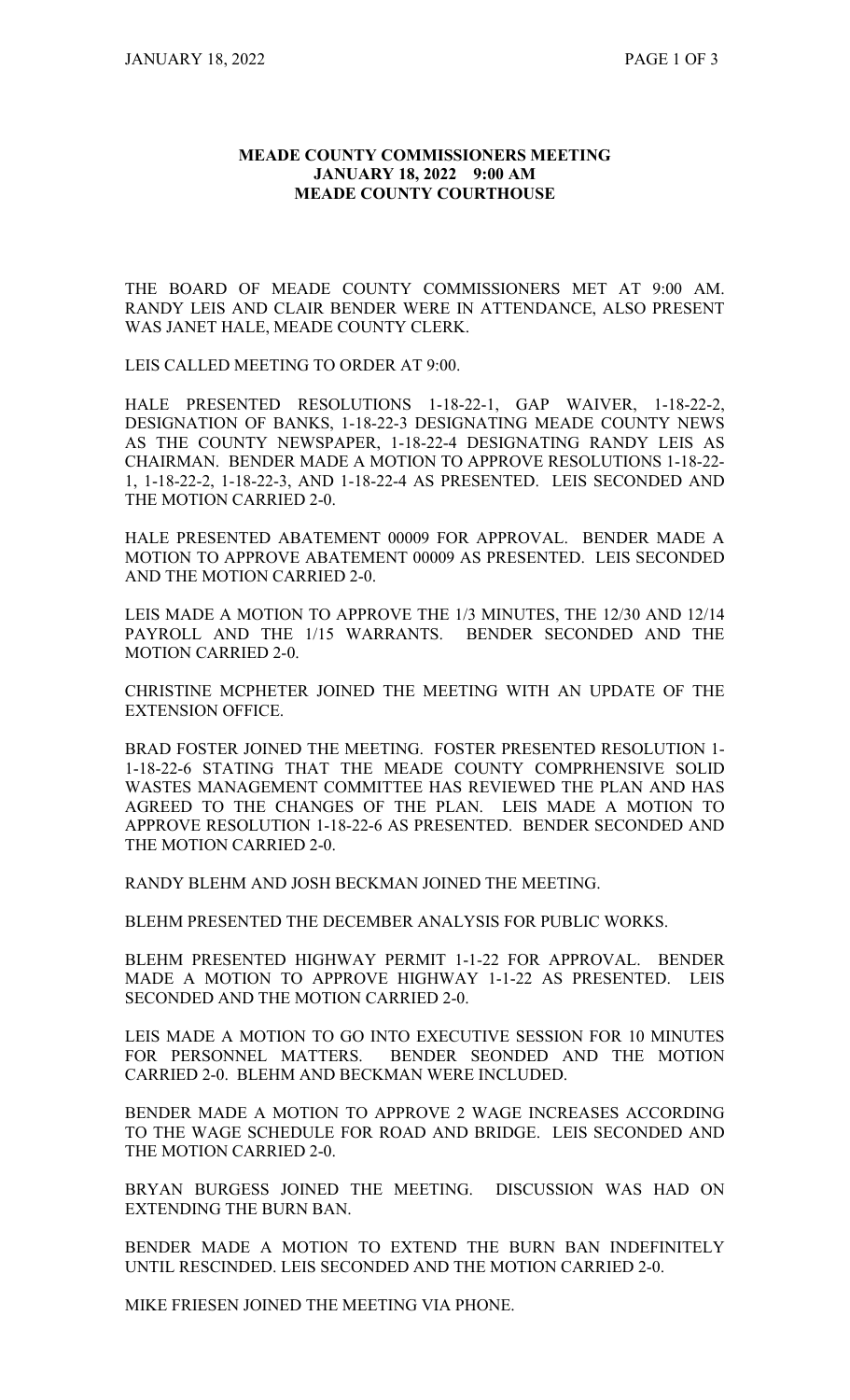LEIS MADE A MOTION TO GO INTO EXECUTIVE SESSION FOR 10 MINUTES FOR PERSONNEL MATTERS. BENDER SECONDED AND THE MOTION CARRIED 2-0. FRIESEN WAS INCLUDED IN THE SESSION.

DOUG RITTER JOINED THE MEETING.

THE COMMISSIONERS BEGAN THEIR EVALUATIONS.

LEIS MADE A MOTION TO GO INTO EXECUTIVE SESSION FOR 10 MINUTES FOR PERSONNEL MATTERS. BENDER SECONDED AND THE MOTION CARRIED 2-0. RITTER WAS INCLUDED IN THE SESSION.

LEIS MADE A MOTION TO GO INTO EXECUTIVE SESSION FOR PERSONNEL MATTERS FOR 20 MINUTES. BENDER SECONDED AND THE MOTION CARRIED 2-0. TIM MARCEAU WAS INCLUDED IN THE SESSION.

LEIS MADE A MOTION TO GO INTO EXECUTIVE SESSION FOR PERSONNEL MATTERS FOR 20 MINUTES. BENDER SECONDED AND THE MOTION CARRIED 2-0. SHANNON VERMILLION WAS INCLUDED IN THE SESSION.

LEIS MADE A MOTION TO GO INTO EXECUTIVE SESSION FOR PERSONNEL MATTERS FOR 20 MINUTES. BENDER SECONDED AND THE MOTION CARRIED 2-0. BRAD FOSTER WAS INCLUDED IN THE SESSION.

LEIS MADE A MOTION TO GO INTO EXECUTIVE SESSION FOR PERSONNEL MATTERS FOR 20 MINUTES. BENDER SECONDED AND THE MOTION CARRIED 2-0. LEON REIMER WAS INCLUDED IN THE SESSION.

LEIS MADE A MOTION TO GO INTO EXECUTIVE SESSION FOR PERSONNEL MATTERS FOR 20 MINUTES. BENDER SECONDED AND THE MOTION CARRIED 2-0. BRYAN BURGESS WAS INCLUDED IN THE SESSION.

LEIS MADE A MOTION TO GO INTO EXECUTIVE SESSION FOR PERSONNEL MATTERS FOR 20 MINUTES. BENDER SECONDED AND THE MOTION CARRIED 2-0. RACHEL CLOWDIS WAS INCLUDED IN THE SESSION.

LEIS MADE A MOTION TO GO INTO EXECUTIVE SESSION FOR PERSONNEL MATTERS FOR 20 MINUTES. BENDER SECONDED AND THE MOTION CARRIED 2-0. RANDY BLEHM WAS INCLUDED IN THE SESSION.

LEIS MADE A MOTION TO ADJOURN. BENDER SECONDED AND THE MOTION CARRIED 2-0.

THE MEETING ADJOURNED AT 4:00 PM.

THE FOLLOWING WARRANTS WERE APPROVED: